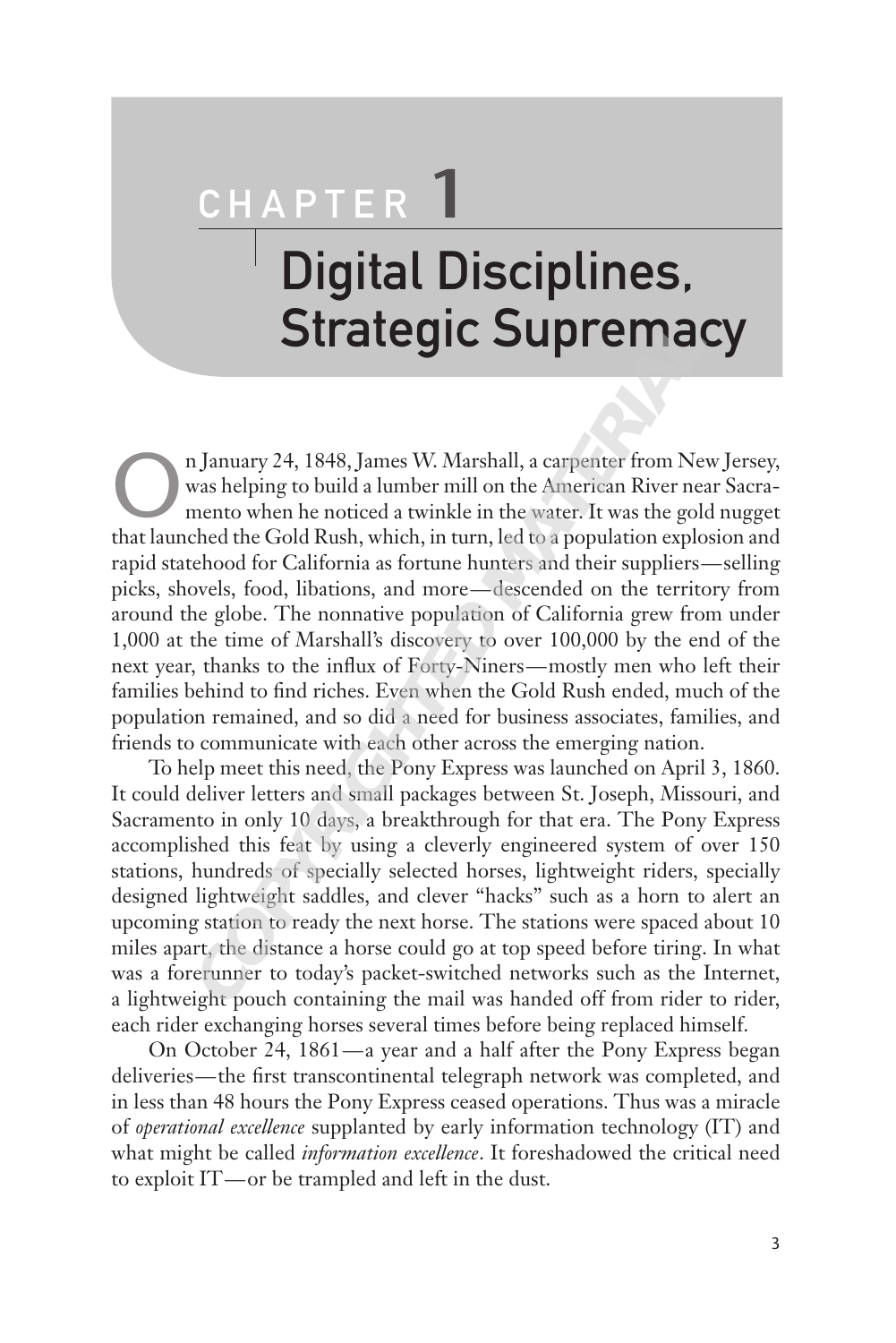## **From Value Disciplines to Digital Disciplines**

To help companies avoid a fate like that of the Pony Express, this book delineates four *digital disciplines*—information excellence, solution leadership, collective intimacy, and accelerated innovation—by which IT can galvanize strategy, drive customer value, maximize competitive differentiation, help attain market leadership, and create wealth. The current darlings of Silicon Valley, such as Uber, Nest, Netflix, and Apple, utilize one or more of these strategies, but so can companies in other verticals and with century-old legacies.

*Information excellence*, as signaled by the transcontinental telegraph, exploits information technology, sophisticated algorithms, and the synthesis of digital and physical worlds to drive better asset utilization, better physical operational excellence, and better business processes: processes that are faster, more cost effective, higher quality, more flexible, more sustainable, or otherwise create differentiated value. Assets can be optimized with information through techniques such as better operations planning to reduce idle time and through predictive maintenance to reduce unplanned downtime.

Uber is a good example of information excellence: It rethought transportation processes by using mobile devices and matching algorithms, and improved asset utilization by using on-demand drivers and their vehicles. Other companies use similar approaches: Airbnb for living spaces; Topcoder for developers. Other examples of information excellence include optimized operations for package delivery firms such as UPS and at ports such as the Hamburg Port Authority and integrated online-offline omni-channel experiences at retailers such as Burberry, featured in Chapter 7.

*Solution leadership* represents the evolution of standalone products and services to smart, cloud-enabled product-service systems and ecosystems, where firms focus on customer outcomes, one-time sales become ongoing relationships, and competitive advantage evolves from mere product features to ecosystems, communities, and future potential. Products such as cars, thermostats, and dishwashers are being connected to the cloud, but so are services. For example, healthcare services are becoming delivered in part by medical equipment such as connected pills, pacemakers, and CT (computed tomography) scanners.

The Nest Learning Thermostat is a smart device that connects across Wi-Fi to the cloud. From there, it can be remotely controlled by a smartphone, and perhaps someday through smart electric grid demand response and dynamic-pricing based algorithms. Other examples include jet engines from GE that tie to cloud-based analytics and wearables from Nike and its partners that link to cloud services and social networks. Nike's digital strategy is covered in Chapter 10.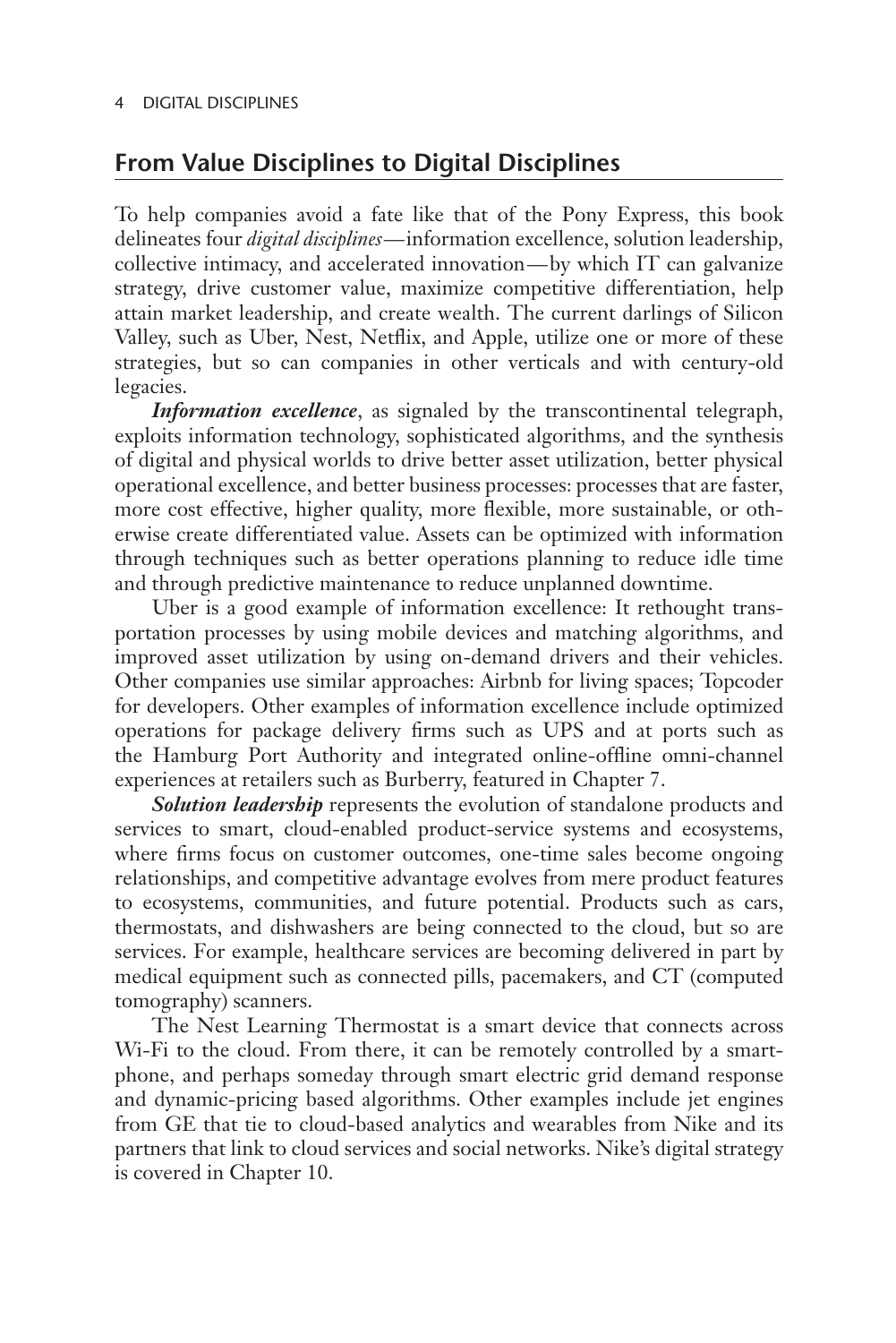*Collective intimacy* is where independent anonymous transactions become intimate, long-term relationships thanks to "big data" analytics run on detailed customer characteristics and behavior. Relationships become win-win, and products and services become predictive, contextual, and personal.

Examples include upsell and cross-sell of products at etailers such as Amazon.com, improved retention and customer lifetime value at entertainment services such as Netflix, reviewed in Chapter 13, and improved health outcomes through personalized medicine leveraging repositories of genomic data such as at the Mayo Clinic.

*Accelerated innovation* enables companies to innovate products, processes, and relationships faster, cheaper, and better than their competition by complementing internal resources with ad hoc external ones, through open, external innovation, published big data sets, crowdfunding, open source, platforms and agile development, and crowdsourced challenges exploiting contest economics. Accelerated innovation may be viewed as a meta-discipline, since it can be applied to improve operations and information, products, services, and solutions and customer relationships.

Uber, Nest, and Apple are certainly innovators, but so are Netflix with its Prizes; Procter & Gamble, highlighted in Chapter 16, developing its next billion-dollar blockbuster brand through a combination of internal and external innovation; and GE with its Quests, featured in Chapter 17.

Most of these companies are doing something in each discipline, but GE is applying all four disciplines across its numerous businesses. Opower, a company that is also arguably pursuing all the disciplines, is an interesting case of a company whose strategy is based on applying gamification—leveraging behavioral economics and human cognitive biases— to the business of reducing energy consumption, and is overviewed in Chapter 19.

Immense wealth is being created through the strategic, disruptive application of information technologies in these ways, or lost through the failure to do so successfully: consider Netflix vs. Blockbuster, Wikipedia vs. *Encyclopedia Britannica*, Amazon.com vs. Borders, Yelp vs. Zagat, Facebook's WhatsApp vs. cellular service providers' text messaging services, Uber vs. taxis, or Google vs. any number of newspapers. Upstart startups have overtaken established brands, seemingly overnight. The digital disciplines offer a blueprint for new companies to disrupt current ways of doing business as well as for established firms to reinvent themselves via compelling, digitally enabled value propositions.

Digital disciplines are the latest incarnation of a popular strategy framework—called *value disciplines*—originally developed by Michael Treacy and Fred Wiersema 20 years ago in their seminal article for the *Harvard*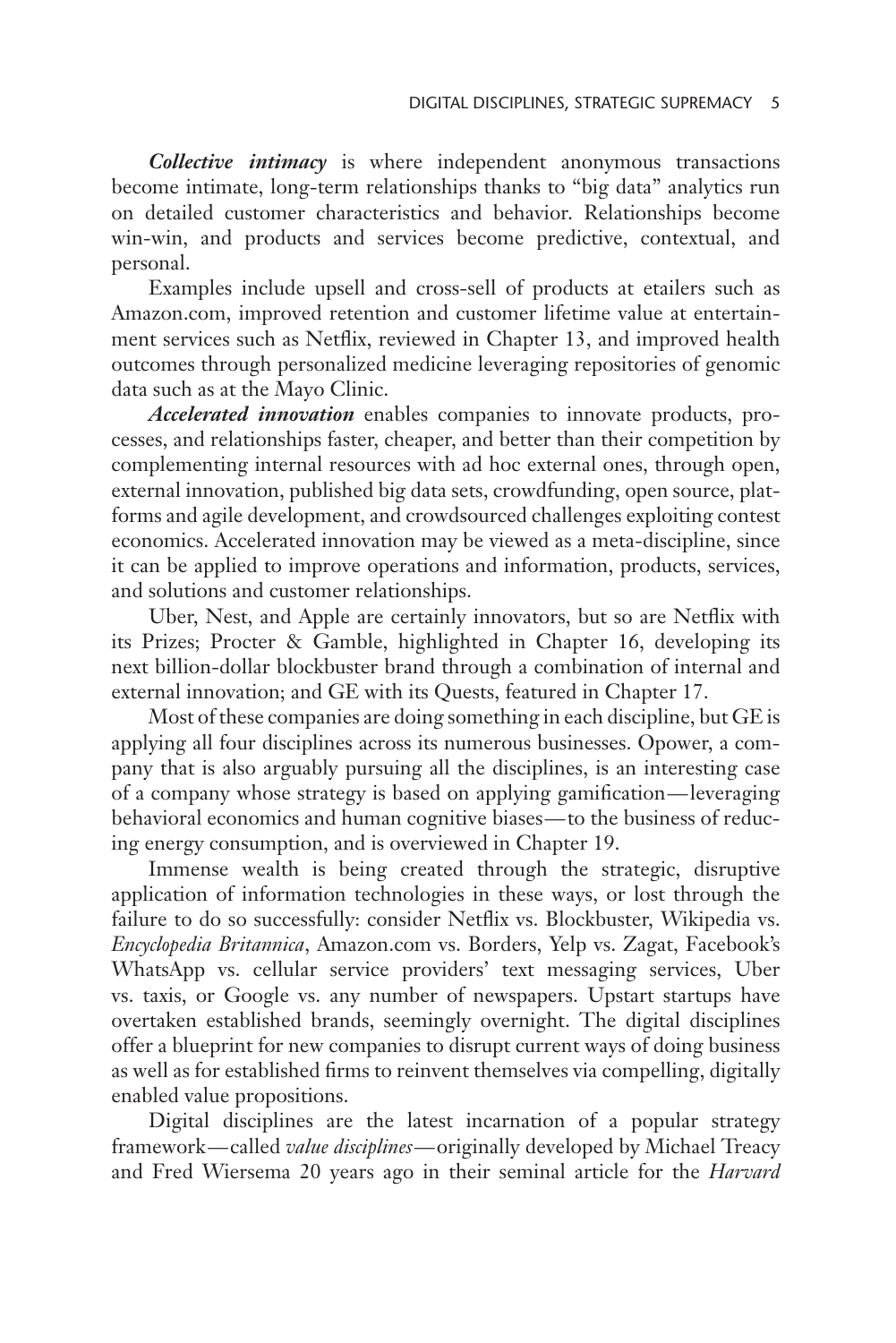*Business Review* titled "Customer Intimacy and Other Value Disciplines"1 and their bestselling book *The Discipline of Market Leaders*. <sup>2</sup> They proposed three value disciplines: *operational excellence* (i.e., better processes), *product leadership* (i.e., better products and services), and *customer intimacy* (i.e., better customer relationships).

Treacy and Wiersema argued that companies should ideally pursue one discipline, and that different companies can dominate different niches in the same industry by pursuing different value disciplines. Consider retailing: Wal-Mart offers convenience and low cost through operational excellence, including a global store footprint and optimized logistics; Tiffany offers product leadership by selling high quality objects of desire in elegant settings; Amazon's Zappos unit competes on customer service and relationships.

Treacy and Wiersema's insights are timeless, but the ascendance of information technologies—including the cloud, big data, social, mobile, and the Internet of Things—enables disruptive applications of the value disciplines approach which couldn't have been anticipated at the dawn of the Internet era, when the cloud was an atmospheric phenomenon, a social was a mixer, cell phones were bricks, and online meant dial-up.

Fortunately, the Treacy and Wiersema framework permits digital extension, evolution, and elaboration. As just one example, customer intimacy implied dedicated, onsite account teams in business markets and a personal touch in consumer markets: think avuncular corner butchers or personable sales clerks. In other words, customer intimacy required an organizational, people-based, cultural approach. Today, it is just as likely to entail applying sophisticated algorithms to customer transaction or other data to provide offers that maximize customer satisfaction, consumer and business customer outcomes, retention, and profitability through upsell/cross-sell and reduced churn. IT is increasingly, inexorably, inextricably intertwined with the creation and delivery of customer value. And we are just at the beginning of this digitally enabled journey.

Market leadership based on implementing these strategies can be measured in terms of traditional business metrics such as market share, revenue, profitability, labor productivity, and return on invested capital. One study<sup>3</sup> showed that a dollar invested in IT returned almost two, mostly through revenue growth rather than cost reduction. Moreover, this return was substantially higher than investments in R&D (research and development) or marketing, making it somewhat ironic that marketing budgets are currently<sup>4</sup> three times larger and growing twice as fast as IT budgets, although the CMO (chief marketing officer) is increasingly funding digital initiatives due to their strategic importance.

However, the benefits of the digital disciplines can also be measured in terms of environmental, community, and societal benefits. For example,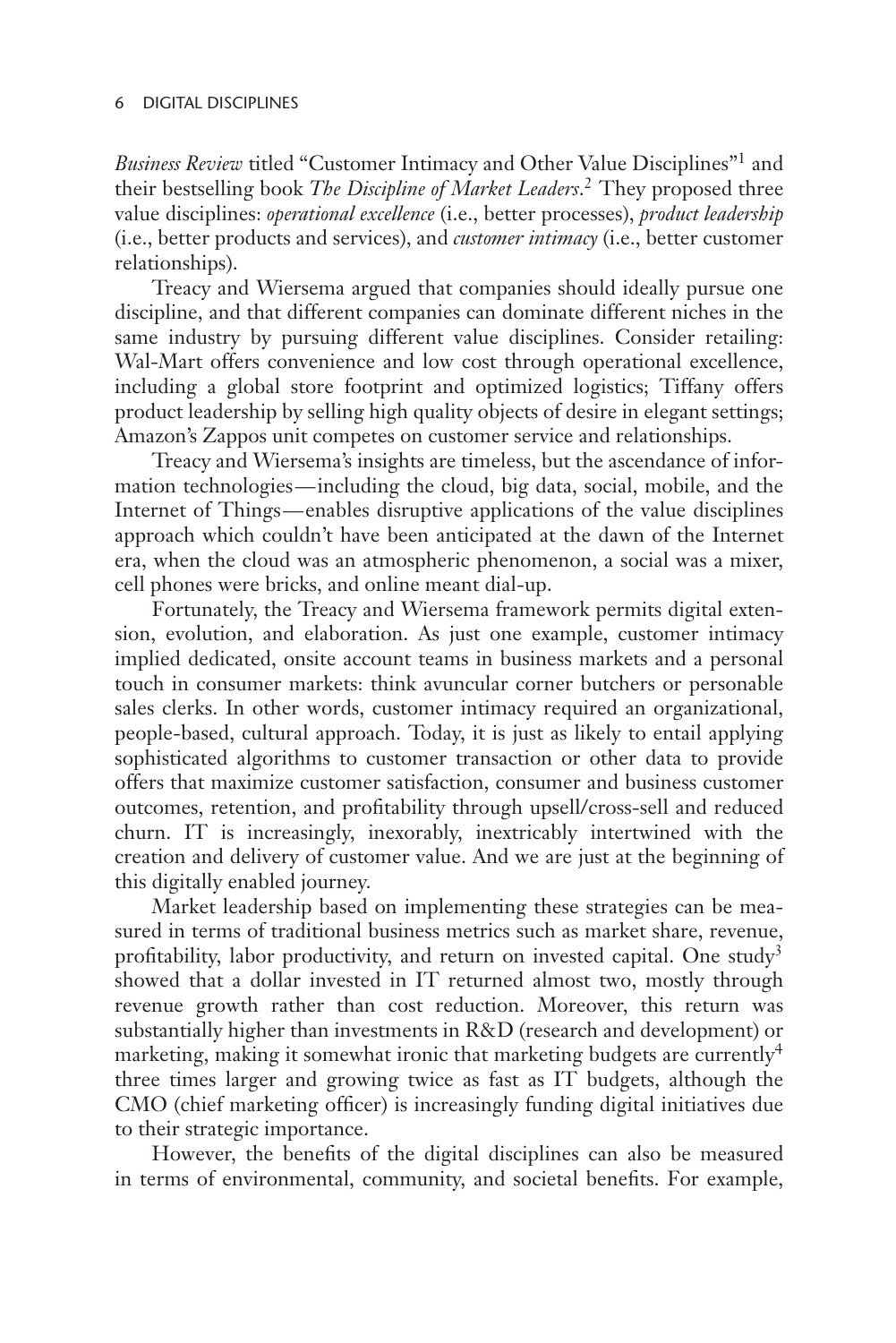IT can reduce carbon footprints through substitution, such as when videoconferences replace physical travel; synchronization, as with electricity demand response; and reuse, as with collaborative consumption, sometimes called the *sharing economy*.

Or consider Ushahidi CrowdMap, a cloud-based application that has helped increase the transparency of Kenyan elections and the effectiveness of Haitian earthquake relief. The Arab Spring reached critical mass largely due to Twitter and Facebook. Basic mobile phones have increased the transparency and efficiency of fish markets in Kerala, India, increasing the availability of fish to consumers, and of incomes to fisherman.<sup>5</sup> While success for most businesses might be defined by profitability or market share, for a nonprofit or enlightened corporation it can (also) be measured through the achievement of social goals and alignment with values. Rather than—or in addition to—being profit-maximizing, author Dan Pink calls these organizations "purpose-maximizing."6

#### **Information Excellence**

Although implementation details of the four digital disciplines of necessity vary in their application across industry verticals and by firm, as generic competitive strategies, they are easy to understand.

Information excellence is not shorthand for data quality, but the employment of comprehensive real-time information, predictive analytics, dynamic optimization, and integrated virtual and physical operations to implement better business processes and to better use assets.

"Better" as perceived by customers in terms of quality and performance. "Better" in terms of financial metrics, such as returns on invested capital through better asset utilization. "Better" in seamlessly integrating the virtual and physical worlds of information and operations. "Better" in terms of activities, process design, and rightsizing assets—doing things right—and outcomes—doing the right things. "Better" as in faster, cheaper, more flexible, higher quality, more reliable, more convenient, easier to use, more available, or more sustainable. "Better" as in making better decisions; executing those decisions with higher likelihood of success; and doing it all faster than the competition. Business processes are not limited to internal back-office constructs, but extend to customers, customers' customers, and end-users, as well as to supply chain partners and other stakeholders.

Businesses can exploit information throughout virtually all processes. Which customers should be targeted with promotions? Which services are most profitable and should receive incremental marketing investments? Which direct mail layout results in the greatest response rate? Which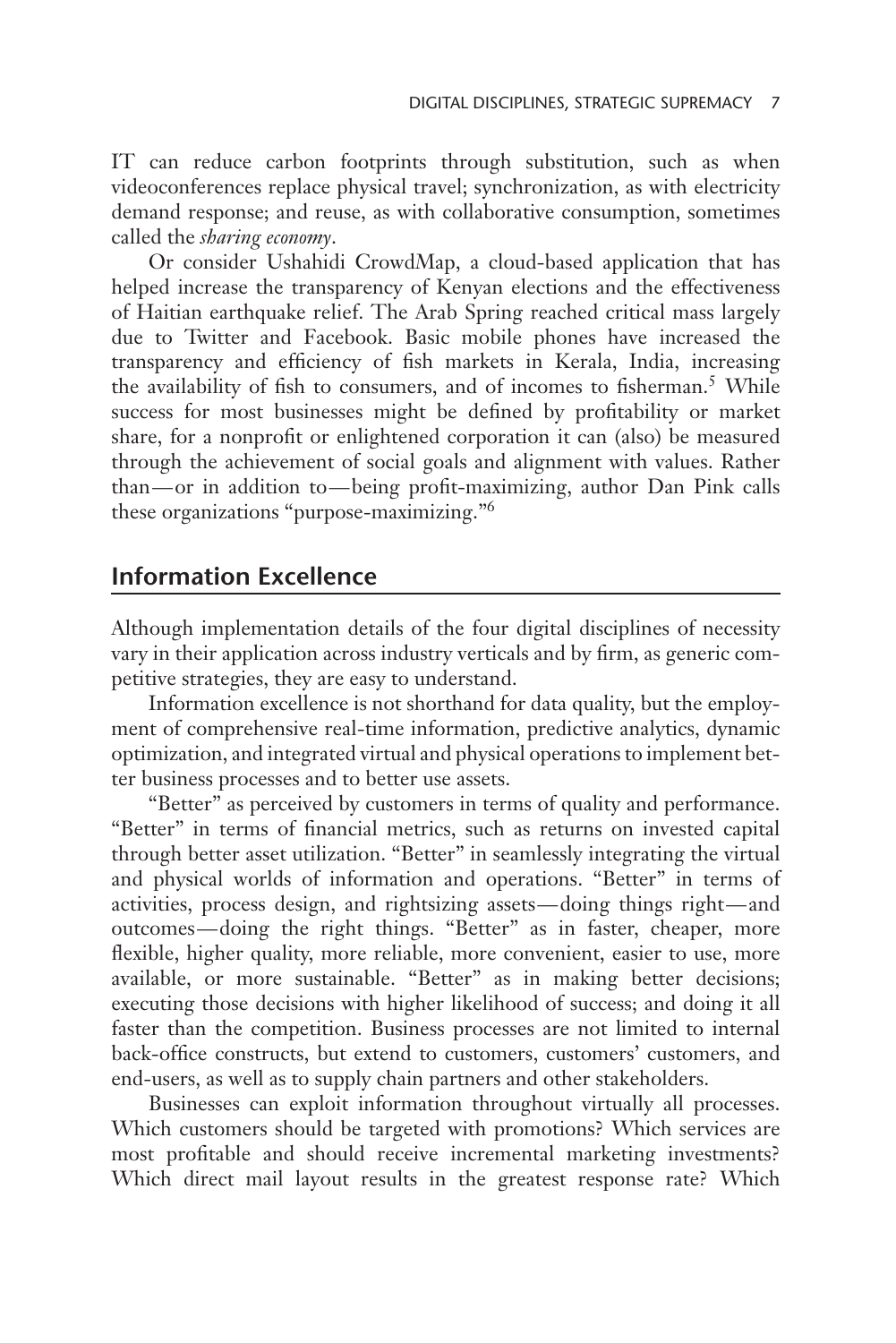products will sell the most this season and thus should be inventoried to minimize stock-outs? Those are obvious kinds of questions that big data and predictive analytics can help answer. But it isn't just sales, marketing, or supply chain optimization. How about whose air conditioner should be lowered or shut off to avoid brown-outs? Which of the candidates is best for this job? How fast should this train go? Which potholes should be fixed first? Is this melanoma? The essence of information excellence is acquiring data, analyzing it, synthesizing information and insight, and then making decisions and optimizing virtual and physical processes, customer experiences, and relationships.

For example, UPS plans its routes via ORION (On-Road Integrated Optimization and Navigation), which implements state-of-the-art algorithms to minimize driving distance and fuel consumption while minimizing late deliveries.<sup>7</sup> If an average truck needs to make 120 stops, there are 6,689,502,913,449,135,000,000,000,000,000,000,000,000,000,000,000,000, 000,000,000,000,000,000,000,000,000,000,000,000,000,000,000,000,000,000,000,000,000,000,000,000,000,000,000,000, 000,000,000,000,000,000,000,000,000,000,000,000,000,000,000,000,000, 000,000,000,000,000,000,000,000,000,000,000,000,000,000,000 different possible sequences of stops, not including additional options to get from one stop to the next.<sup>8</sup> UPS has 55,000 such routes in the United States alone, and therefore 55,000 such calculations to perform. Every day. This type of problem is obviously not amenable to human solution, and to make things even more complex, ORION needs to balance out an optimal solution with a degree of delivery consistency. UPS expects to save several hundred million dollars annually when ORION is fully deployed.

Kroger's QueVision system uses infrared cameras to track shopper arrivals, feeding a proprietary algorithm that then predicts the number of cashiers needed, reducing average wait time eightfold. And Kroger isn't just focusing on its own processes; it's also aiding consumers with theirs: a mobile app will plot out optimal paths through the store based on grocery lists.<sup>9</sup>

Chapter 7 will delve into Burberry, which has leveraged information excellence to achieve dramatic growth in the luxury goods industry, by offering streamed fashion shows live at stores on the world's biggest digital signage, deploying mirrors in dressing rooms that magically display runway clips of the clothing items being tried on, and by arming store personnel with a customer's purchase history on an opt-in basis to ensure fashion consistency.

## **Solution Leadership**

Solution leadership is a broad concept encompassing extensible, adaptable, smart digital products and services connected to cloud-based capabilities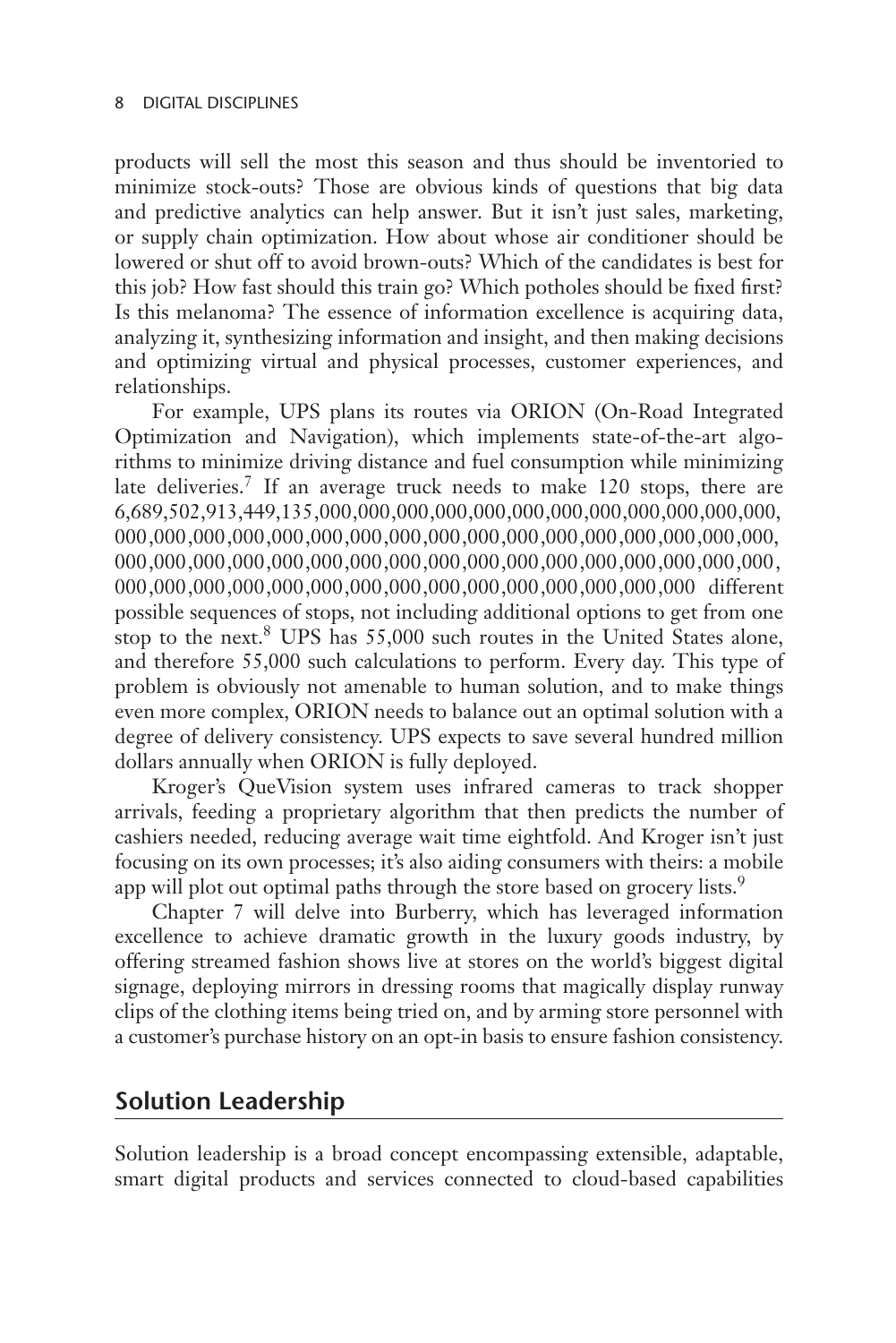and an expansive partner ecosystem including social networks, which all together offer a unique, differentiated "product-service system" that can grow exponentially—in terms of features, customer adoption, and revenues—via network effects.

The original Apple iPod was a better *product*, thanks to its innovative click wheel, elegant design, and features such as random shuffle. It was also a better *solution*, thanks to iTunes and access to a near-infinite library of songs. The Apple iPhone was a better *product*, thanks to its innovative touchscreen, elegant design, and ease of use. It was a better *solution*, thanks to the App Store and the third-party app developer community. Thanks to network effects, more customers mean more apps, and more apps mean more customers. More of both mean more money: the Apple App Store crossed the \$10 billion per year revenue threshold in 2013,<sup>10</sup> and grew another 50 percent in 2014.<sup>11</sup>

Services are becoming smart, digital, and connected, too: Pandora, TiVo, Netflix, and Shazam are connected services, driven by the cloud. Amazon.com is a connected retail service. But it isn't just virtual services: Domino's pizzerias are connected; the water and electric and cable utility services have points of presence such as smart meters and set-top boxes that are connected; Staples in-store copiers are connected; Uber transportation services are connected; FedEx and UPS delivery services are connected; and so on.

Products and services aren't limited to handheld devices or web applications running on PCs. BMW Group has driven past treating cars as standalone products and now views them as smart, digitalized<sup>12</sup> solutions that tie to a global cloud of data centers, offering solutions ranging from entertainment to real-time traffic information, access to social networks such as Facebook and Twitter and services such as Pandora and Yelp. Nike has sprinted past the idea of athletic shoes as just products, and now sees them as integrated with cloud-based activity trackers, digital coaching services, and social networks such as Facebook. GE sells aircraft engines and wind turbines, but is flying high by tying them back to engineers and customers who are fed enormous amounts of data to maximize performance and improve designs. Chapter 10 will delve into Nike's approach to solution leadership through the Nike+ flexible partner ecosystem, and Chapter 17 will examine GE in more depth.

## **Collective Intimacy**

Firms know that social media should be a part of their strategy. Today's successful businesses are exploiting social media to engage with millions or hundreds of millions of customers, enhancing personal relationships with those customers 140 characters at a time. But collective intimacy is much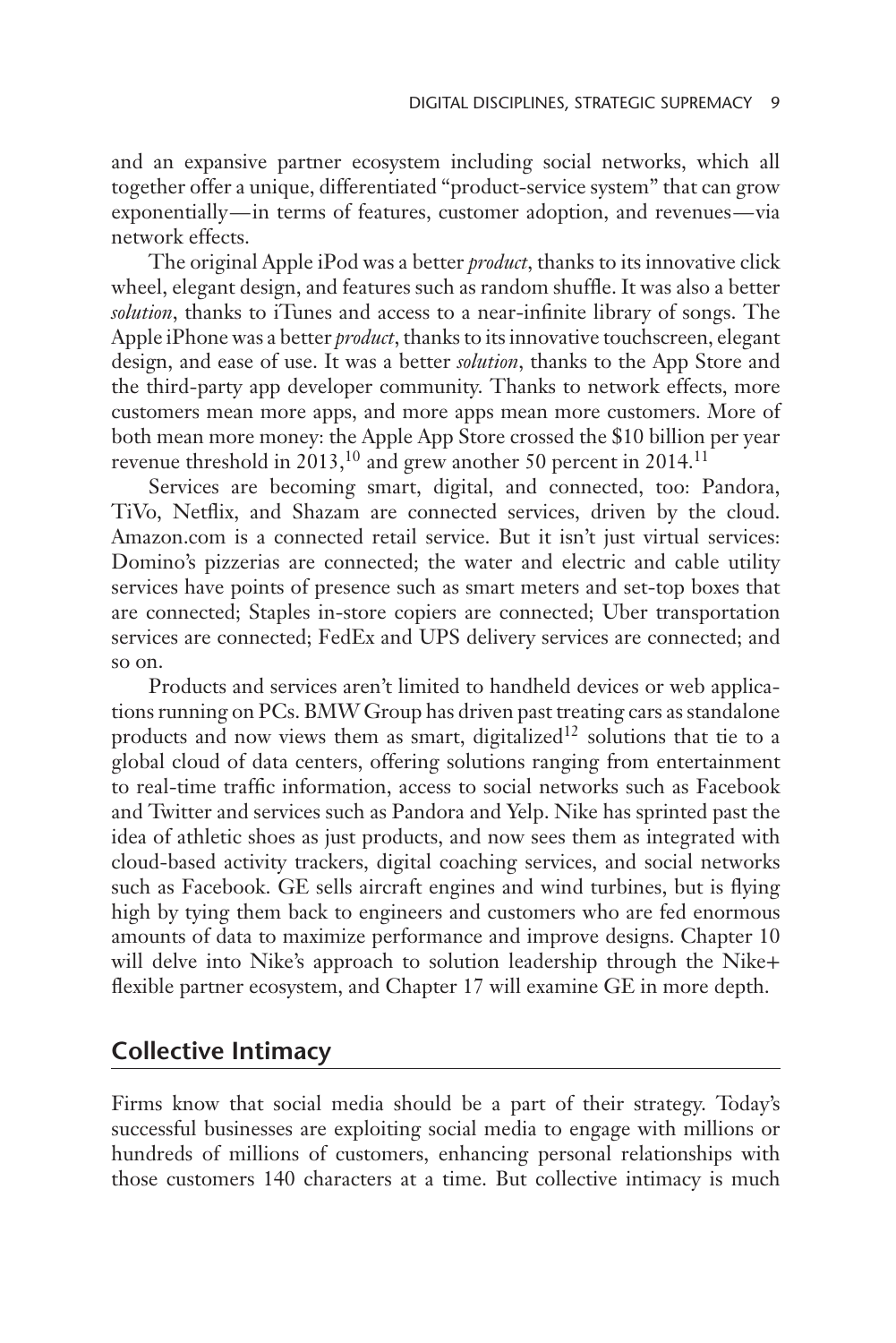more than that; at its heart it is about developing intimate, value-added relationships with every customer. Collective intimacy goes beyond mass personalization to develop a unique relationship with *each* engaged customer, based on insights derived from *all* customers using big data algorithms.

Only a few industry leaders are effectively integrating all the elements of a collective intimacy strategy—exploiting social media and communities together with customer relationship management, collection of data including not just stated preferences but also actual customer behavior, characteristics, and contexts, and using advanced algorithms to build virtually unassailable customer relationships that drive value for customers and the firm. Amazon.com is drowning its competitors, using a flood of information based on millions of customers and billions of purchases to recommend products using sophisticated algorithms. Better recommendations mean higher revenues through upsell/cross-sell, faster growth in customers, thanks to word of mouth and social selling, and higher profitability through reduced customer churn. The Mayo Clinic uses a voluminous repository of genomic, microbiomic, and epigenetic data across tens of thousands of patients to better prescribe personalized therapies for each patient. Chapter 13 will examine how Netflix uses advanced algorithms to pursue collective intimacy and thus provide better movie recommendations, increase customer satisfaction and loyalty, and maximize customer lifetime value.

## **Accelerated Innovation**

Digital innovation is in many ways easier than physical: It can be easier to build and experiment with software than to build a full-size prototype. In either case, though, accelerated innovation uses the Internet, open innovation mechanisms such as contests, crowdsourcing, innovation networks, and idea markets, and cloud-based experimentation and platform as a service to dramatically accelerate the invention, commercialization, and adoption of improvements to processes, products, services, and solutions, and customer relationships. Netflix famously improved its *Cinematch* movie recommendation algorithm over 10 percent via an open contest, engaging scores of researchers around the world for the same cost as hiring a handful of them, and paying only upon attainment of a quantifiable improvement.<sup>13</sup>

Netflix then performed an encore with the Netflix OSS (Open Source Software) Cloud Prize, which used a somewhat different approach. There were multiple categories, rather than one objective. The goals were qualitative rather than quantitative. The results were dedicated to the improvement of cloud technology generally, with all entries treated as open source. Cloud computing technologies help Netflix but making them broadly available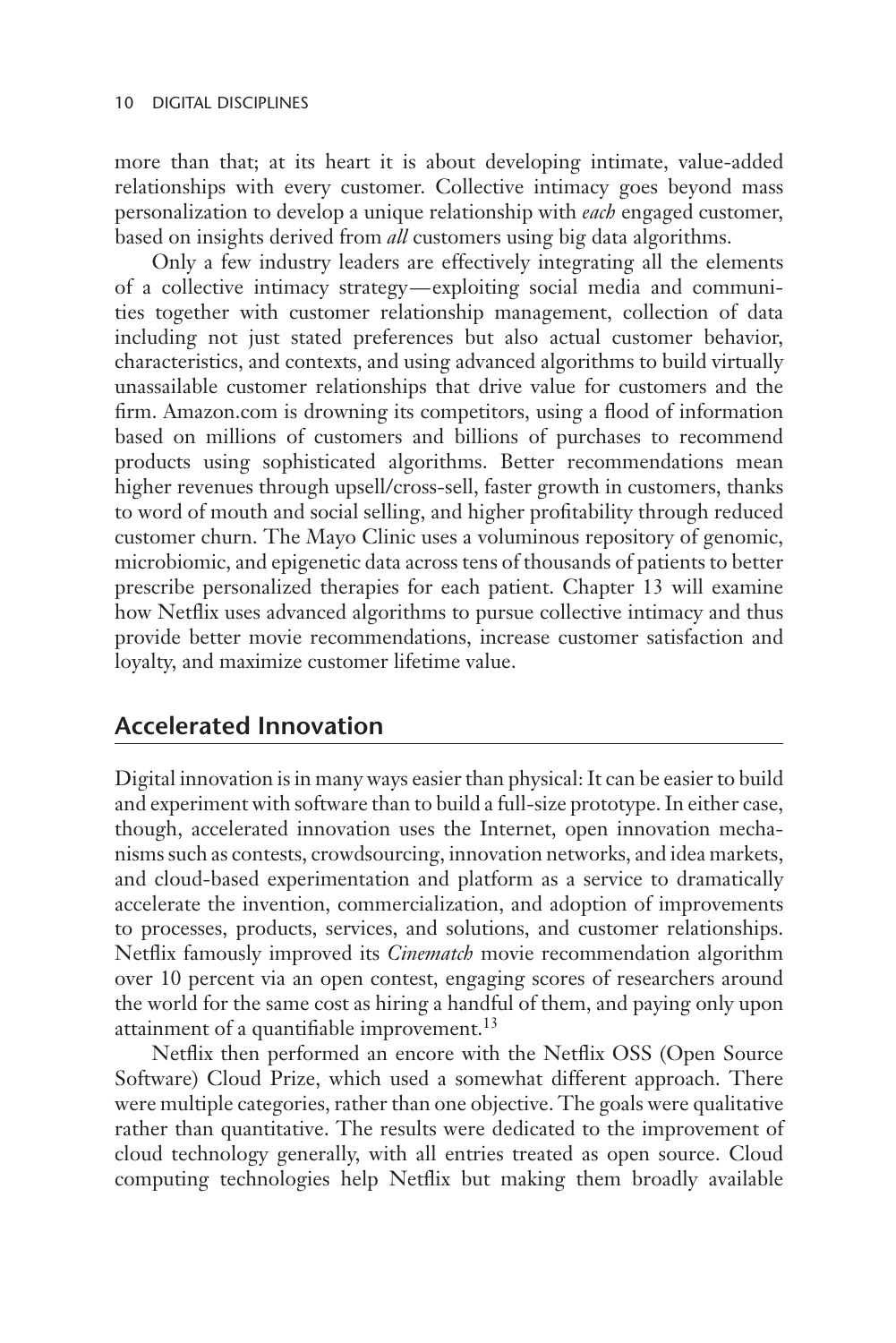doesn't hurt Netflix's core differentiators, so an open-source approach garnered more entrants and better results.

Amazon Web Services has created challenges won by cities such as London, New York, and Asheville in implementing cloud technologies for better government; Goldcorp has run seismic analysis challenges on gold mine data to turn bankruptcy into, well, gold; Procter & Gamble complements its formidable internal R&D capability with crowdsourced and external open innovation to create new billion-dollar brands, as we'll see in Chapter 16; and GE has run them for improved airline and hospital operations, as we'll see in Chapter 17.

#### **Exponential Value Creation**

IT is an exponentially accelerating whirlwind that is feeding on itself. "Things" such as sensors, devices, equipment, vehicles, and buildings are creating an avalanche of big data, which is uploaded over networks to the immense computing resources of the cloud, which is running sophisticated algorithms to process and interpret it, linking to social networks, and driving real-time and predictive decisions implemented by people and things.

Estimates of the number of things that will be connected in the next few years range from tens of billions to trillions.14 These estimates may seem far-fetched, but there are already billions of cell phones and smartphones in use. eReaders and tablets and PCs and smartphones and wearables and smartwatches and Wi-Fi cameras and light bulbs and toasters and refrigerators and video security cameras and digital photo frames and planes and trucks and traffic lights and who knows what else will connect to each other and the cloud over wireless (and occasionally, wired) networks. Even pills are becoming connected: the FDA-approved Proteus Pill already incorporates a wireless sensor the size of a grain of sand that signals— from inside the digestive system—when the pill has been taken.<sup>15</sup>

These devices, in turn, will generate massive and increasing amounts of data: purchase transactions, video streams, status updates, tracking data, oil pressure, turbine speed, and ambient temperature, on top of documents, slideshows, spreadsheets, songs, and photographs.

Data will increase in frequency and resolution. Netflix used to have a few data points for each movie: number of days out and possibly a rating. Now it knows the number of times you've watched it; on what device; at what time; where; and which scenes you've skipped or replayed. The stream used to be standard definition, then became high definition, now is becoming 4K, and eventually will be 8K, 3D, and holographic. Or consider this: reading utility meters every 15 minutes rather than monthly leads to 3,000 times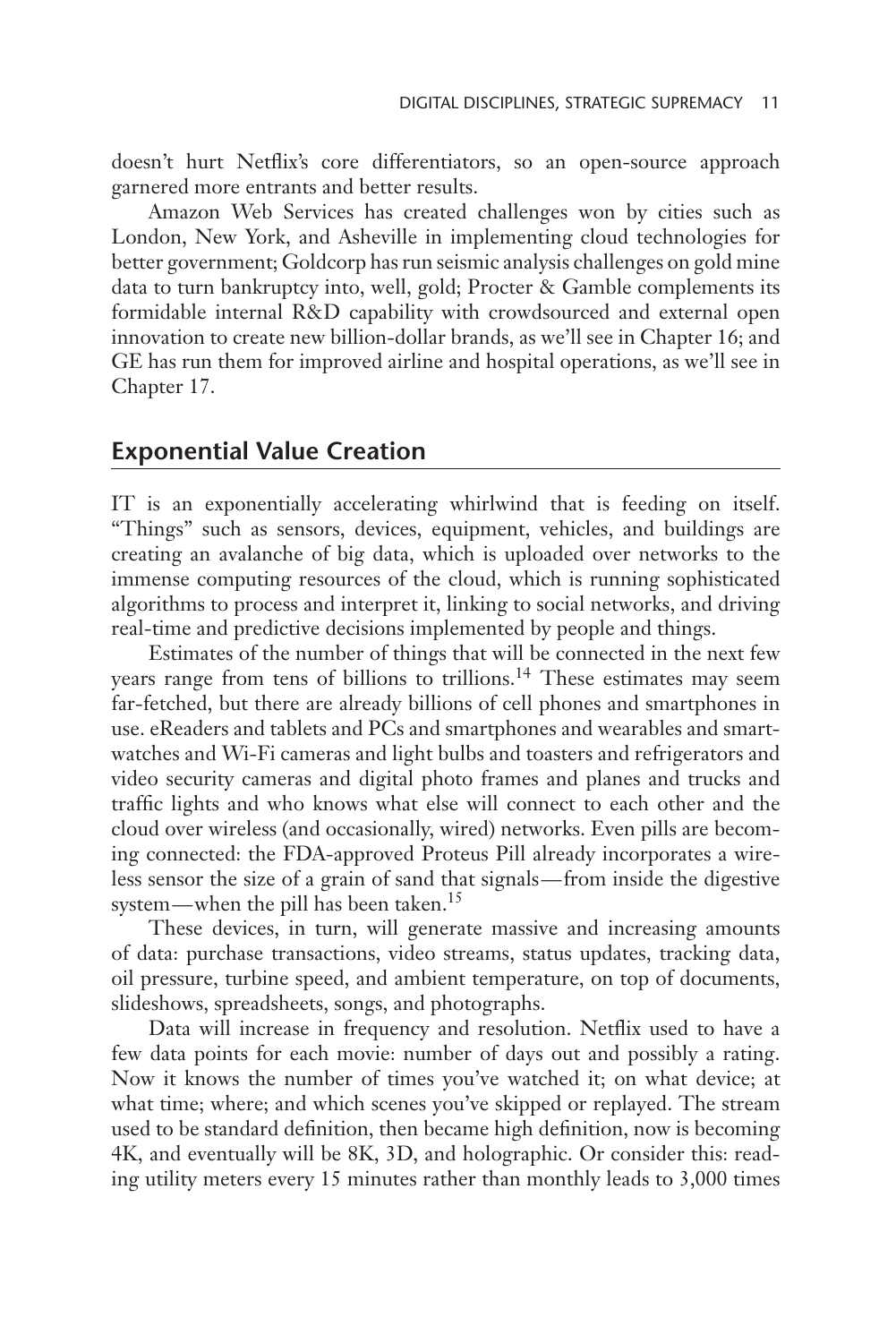more data. This means not just more data, but the ability to deduce when you are running the dishwasher or the air conditioning. The doctor used to know your gender, height, weight, temperature, and blood pressure. Then, your cholesterol and triglycerides. Now she can access your electrocardiogram or electroencephalogram on a continuous basis, not to mention your entire genome, which is about 700 megabytes.<sup>16</sup>

*Multiply* all these trends together: more devices, each generating more data, more often, and you are multiplying exponentials.

This is driving a global increase in data traffic. Wired data is growing by well into the double digits annually, but mobile data is growing at 60 percent per year.<sup>17</sup> Mobility is growing for many reasons, such as convenience and speed. The ability to do something *now* ties into our innate need for instant gratification, which surfaces in behavioral anomalies such as *hyperbolic discounting,* where immediate results are perceived as being of significantly higher value than those requiring a wait. And, time compression is important for businesses as well, whether to create differentiated customer value or to reduce supply chain costs such as inventory carrying costs. Consequently, the mere act of making a function available on a mobile device can be a market hit: CUNA Mutual developed a smartphone app allowing car buyers to get a loan while at the dealership—generating a billion dollars in loans in only two years.<sup>18</sup> Put differently, mobile *by itself* can support operational and information excellence, not to mention when used in conjunction with other technologies.

In turn, there is a need to store and process that data, helping accelerate the growth of cloud computing. Amazon Web Services, at the time of this writing the largest cloud provider, already stores trillions of "objects"—documents, photos, databases, movies, etc.—in its S3 Simple Storage Service.<sup>19</sup> Companies such as Amazon, Google, and Microsoft *each* are estimated to have hundreds of thousands, if not over a million servers.<sup>20</sup>

Underpinning it all is our innate, inescapable human need to be connected and to care about others and what they think. As UCLA professor Matt Lieberman, cofounder of a field of study called *social cognitive neuroscience,* puts it, "We are wired to be social."21 Originating as a mammalian need for mothers and their infants to stay connected, he argues, this orientation drove language, growth in the neocortex, and ultimately *homo sapiens*' immense abilities in problem-solving, pattern detection, and collaboration. And social media is not broadcasting or marketing in a traditional sense. It is all about two-way interaction, connection, relationships, and engagement.

Social media increases the value of all four digital disciplines. It enhances collective intimacy, by strengthening bonds between company and customer. It accelerates innovation, by enabling collaboration, providing early customer and partner input into needs and wants, and supporting co-creation of solutions. Connection to social networks is often an essential part of today's leading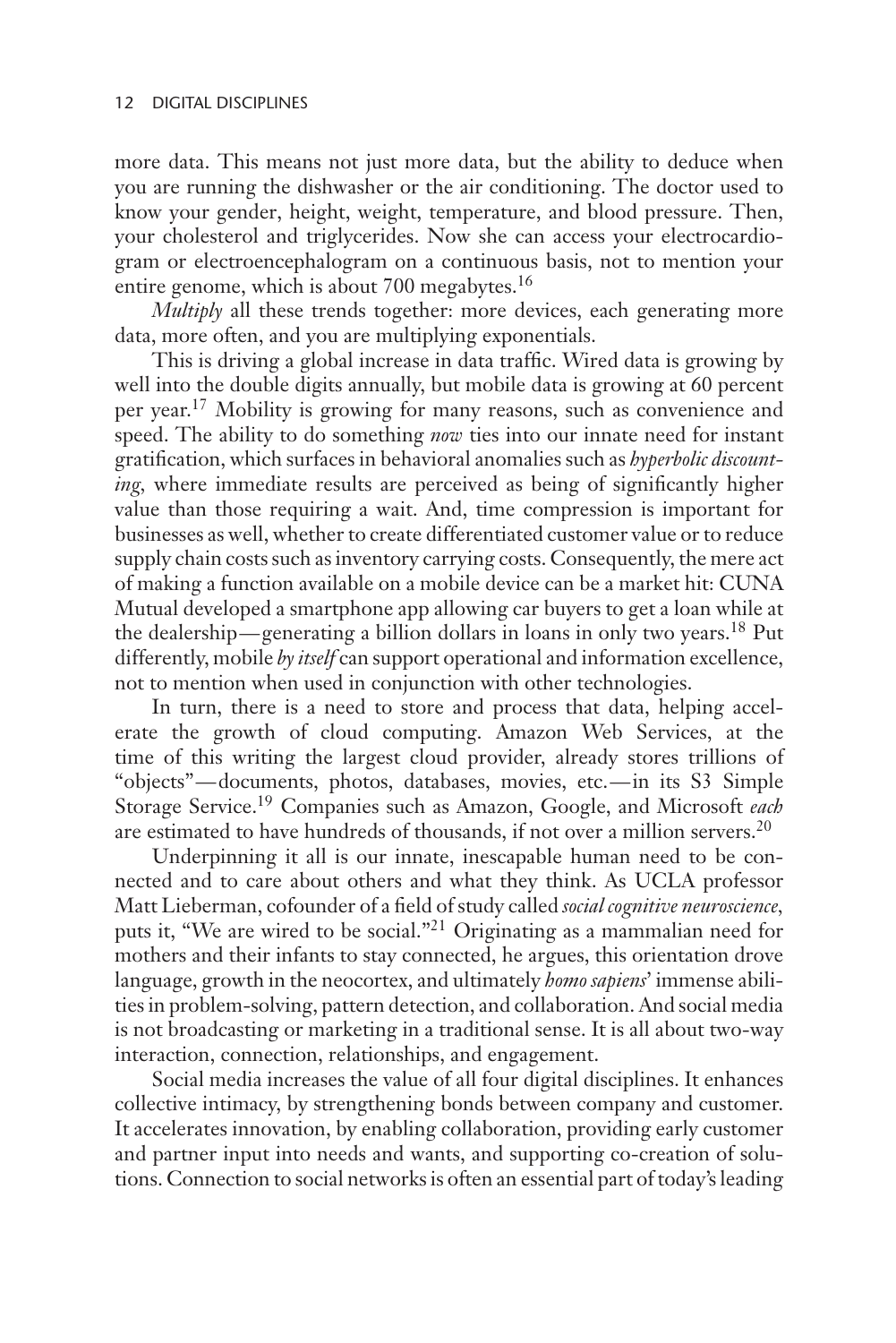solutions; even cars—and sharks—now connect to Facebook or Twitter. It impacts multiple touchpoints in driving information excellence, including product awareness, purchasing, delivery, use, billing, and return processes. In the old days, consumer purchasing decisions would be based on history with the vendor and word of mouth. Today, those decisions are based on vendor relationships and social selling, often created and maintained by social media, and referral marketing— that is, word of mouth, which has become word of Twitter, Foursquare, Instagram, Facebook, TripAdvisor, or Yelp.

### **The Leadership Agenda**

The digital disciplines are not merely a matter for IT managers to squeeze in between discussions of approved mobile devices and upgrades to the email system, but a board-level agenda item. In fact, according to a recent McKinsey survey, $22$  a majority of executives believe that the most important technology issue for the board to address is a strategic discussion regarding the impact of technology on the company's industry. Even the venerable *Wall Street Journal* just retitled its *Marketplace* section—after 27 years— to *Business & Tech*, explaining that "…it's likely that your company's next CEO is currently a CIO…"23 If she isn't now, she will be soon: the most popular class at venerable liberal arts icon Harvard College is now "Introduction to Computer Science," handily surpassing "Principles of Economics."<sup>24</sup>

Unfortunately, only a quarter of CIOs self-report as true *chief* information *officers*. This minority focuses on driving innovation, aligning with the business units, and developing business strategy. A substantial fraction of the rest of CIOs are more like computing implementation organizers; managers, rather than leaders. Their focus is on IT operations improvement, systems deployment initiatives, and cost control.<sup>25</sup> The good news for all these CIOs and the companies that employ them is that the four digital disciplines can turn managers into leaders, cost-cutters into revenue-generators, and also-ran companies into market leaders.

Some have argued that "IT Doesn't Matter,"26 because IT has become ubiquitous. Therefore, the thinking goes, it is accessible to all, and therefore can't be strategic, because everyone can employ it. But how could IT not matter when much of the greatest revenue growth and wealth creation globally has been through IT and IT-enabled companies: Alibaba, Amazon, Apple, Baidu, Facebook, Google, Instagram, Tencent, and Tesla? Sure, some IT doesn't matter: conference room reservation systems and expense reporting apps are probably not the key to competitive dominance.

But Mark Andreessen, one of the most successful venture capitalists,  $27$ serial entrepreneur and creator of Mosaic, the first usable browser, has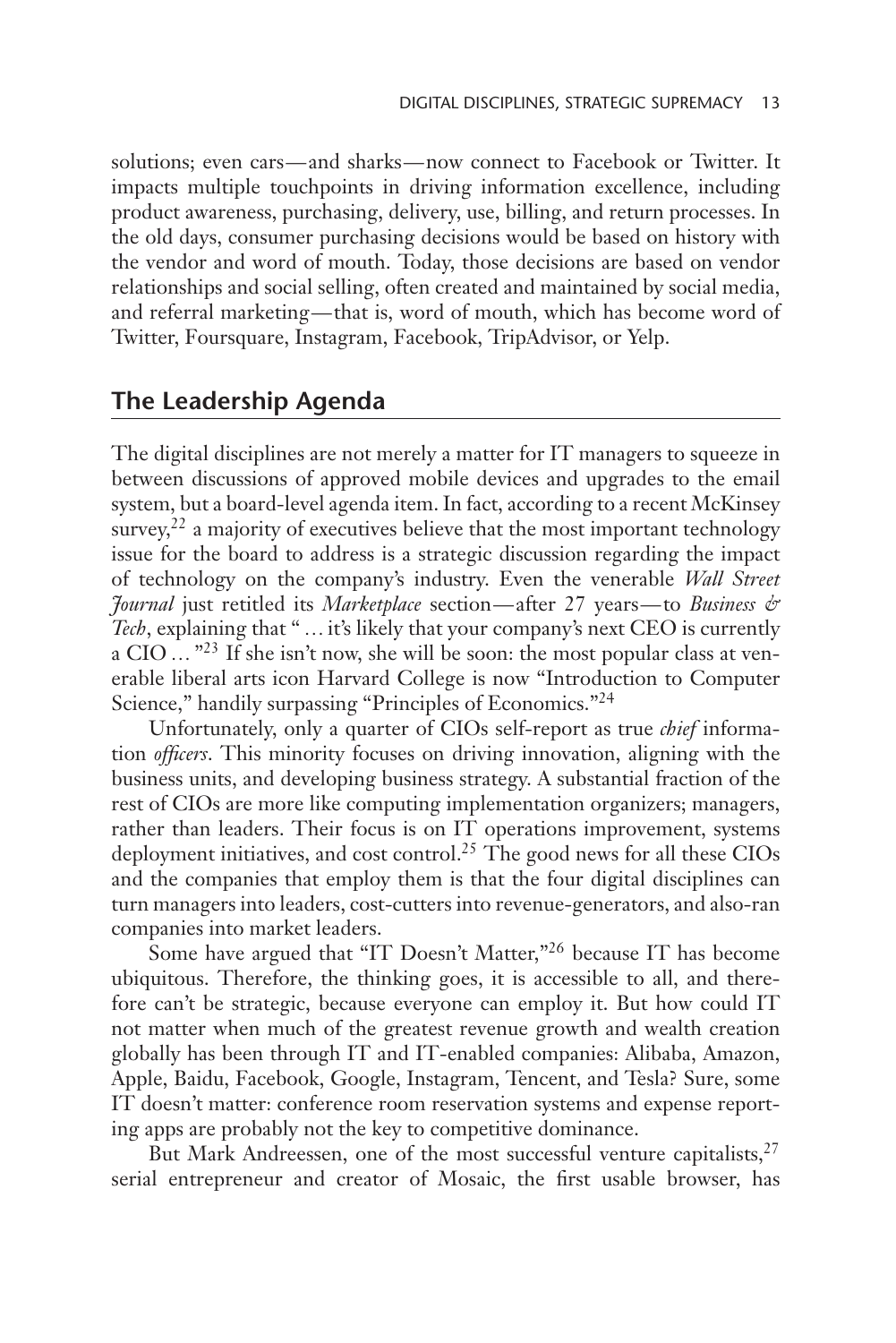declared that "software is eating the world."<sup>28</sup> He points out that newly hatched software companies are beating the incumbents: Amazon in books; Netflix in movie rentals; Apple (iTunes), Spotify and Pandora in music; Zynga (at that time) in entertainment; Shutterfly in photos; Google in direct marketing; Skype in telecom; LinkedIn in recruiting; Square and PayPal in payments.

Andreessen keenly observes, "Software is also eating much of the value chain of industries that are widely viewed as primarily existing in the real world." He points out, "In today's cars, software runs the engines, controls safety features, entertains passengers, guides drivers to destinations and connects each car to mobile, satellite, and GPS networks." And, he continues, software is critical in retail/distribution, logistics, oil and gas, agriculture, financial services, and so forth.

Mary Meeker, Internet guru and a partner at Silicon Valley's legendary venture capital firm Kleiner Perkins Caufield & Byers, calls this effect "re-imagination." In other words, longstanding industries are being rethought from the ground up. Of course, this also means that legacy players are in danger of being re-imagined into oblivion. The details of her annual Internet Trends report change each year, but the underlying message<sup>29</sup> doesn't: exponential growth of connectivity due to mobile and fixed broadband; exponential growth of data; previously unheard of adoption rates for new devices such as tablets and smartphones; new-age monetization through mechanisms such as mobile advertising.

Because of the effects of software and reimagination, digital strategies are now core to virtually any business and corporate initiative. This is one reason that Laura McClellan, an analyst with Gartner, the prestigious global technology research firm, predicted $30$  that by 2017, the chief marketing officer will spend more on IT than the chief information officer. Although her conclusions have been fodder for debate,  $31$  they may not be much of a surprise to CIOs; after all, a substantial fraction of enterprise IT projects are already funded or approved by business units.<sup>32</sup>

A related force is the *consumerization* of IT, as employees desire the latest devices with the coolest features and the greatest flexibility at work that they already have at home. Long gone are the days when enterprises were the first to have expensive functionality such as mainframes and green-screen terminals or data communications gear, which eventually trickled down to consumers. Now enterprises eventually deploy what consumers already have.

And, the bars for usability and user experience have been raised by rich, elegant interfaces incorporated into today's leading consumer devices. It's not just usability, but engagement. The same tricks that make games so addictive are being applied to business applications as well.<sup>33</sup> Elements such as points, scorecards, badges, leaderboards, challenges, puzzles, reputation rankings,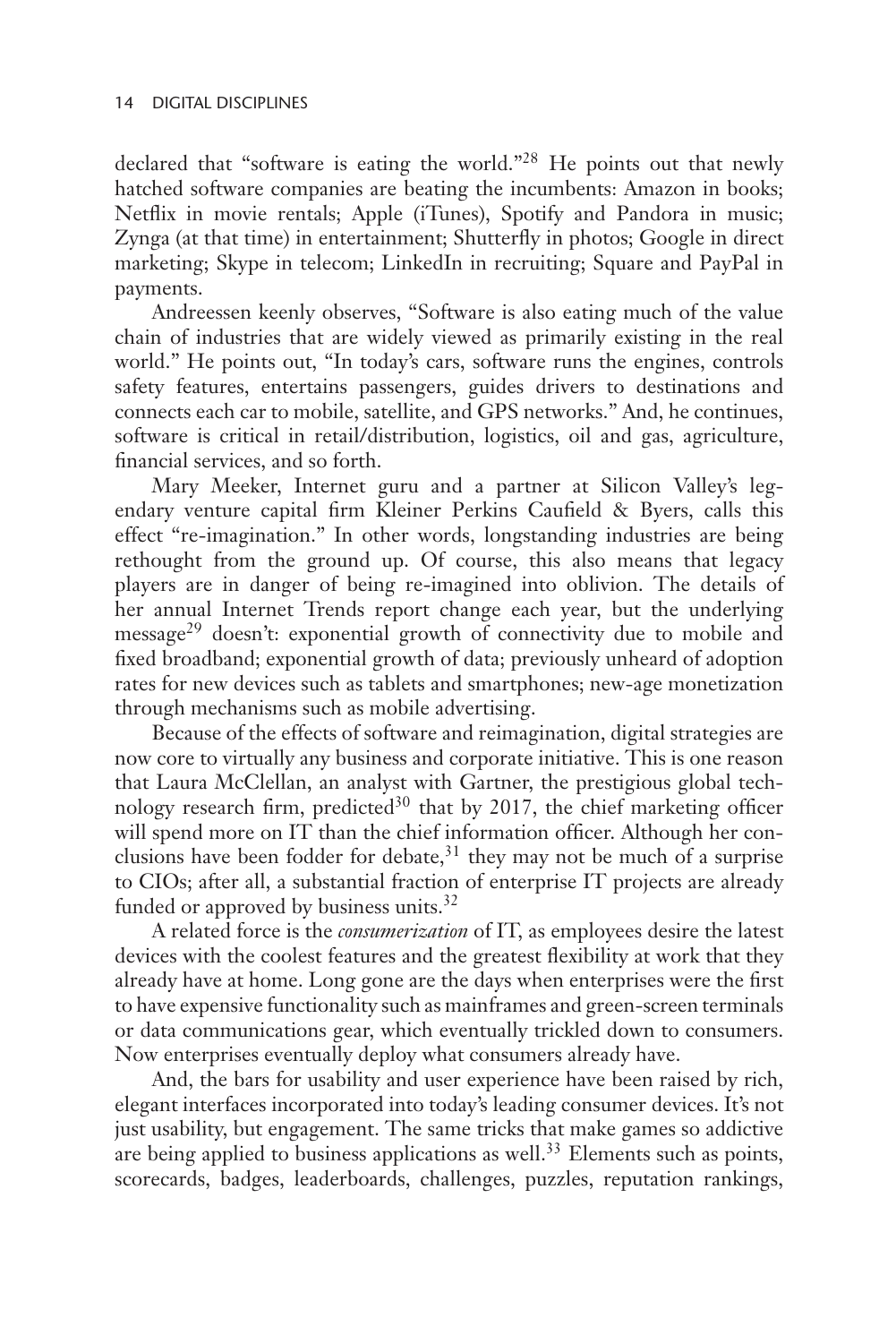and progress feedback via levels and maps hit us in primal brain systems, as research in psychology, behavioral economics, and neuroscience has shown. By building these elements into products, processes, relationships, and applications—called *gamification*—companies can benefit through greater adoption and engagement, as we'll see in Chapter 18. We'll also take a look at Opower in Chapter 19, a company that is applying gamification to electricity consumption.

### **Information Technology in Context**

All that notwithstanding, let us admit that IT isn't the only factor in competitive strategy. I purchase my groceries at Shop-Rite, not because its cash registers have patented, proprietary algorithms running on an advanced computing architecture but because it is the closest grocery store to me and its avocados seem to stay fresh a couple of days longer than those from the competition. So, let's clarify the context in which IT and thus digital disciplines matter.

At a high level, CEOs have a broad variety of tactics at their disposal. Going public, going private. Divestitures, mergers, and acquisitions. Global expansion, local focus. Cost-cutting, leasebacks, hedging, reverse takeovers, tax inversions, downsizing, and rightsizing. Stock sales, stock buybacks. Financial engineering, debt restructuring, organizational restructuring. Hiring, firing, training, compensation, and retention. Out-tasking, outsourcing, offshoring, onshoring, reshoring, insourcing.

Although these tactics may be helpful, they are not the essence of growth. Even a company that grows through acquisition has to acquire companies that are or can be successful. Companies need to look to innovations in business models, distribution, customer relationships, design, branding, endorsements, certifications, regulatory policies, positioning.

And, technology, of course.

But even if we restrict ourselves to technology, there are many technologies, not just IT. Nanotechnology is inventing new materials such as carbon nanotubes with unprecedented strength-to-weight ratios. Biotech is creating breakthroughs in everything from pest-resistant plants to new medical treatments. Chemistry breakthroughs are enabling new battery technologies and the manufacture of plastic literally from thin  $air<sup>34</sup>$ 

Even within IT, for every elegantly crafted application, there are many applications that are convoluted, unusable, late, overbudget, insecure, intrusive, or don't scale. Applications that ask you to press "3" for this and "#" for that or that offer cryptic Zen koans such as "Error: Unspecified Error." We'll address these issues and gotchas in Chapter 20.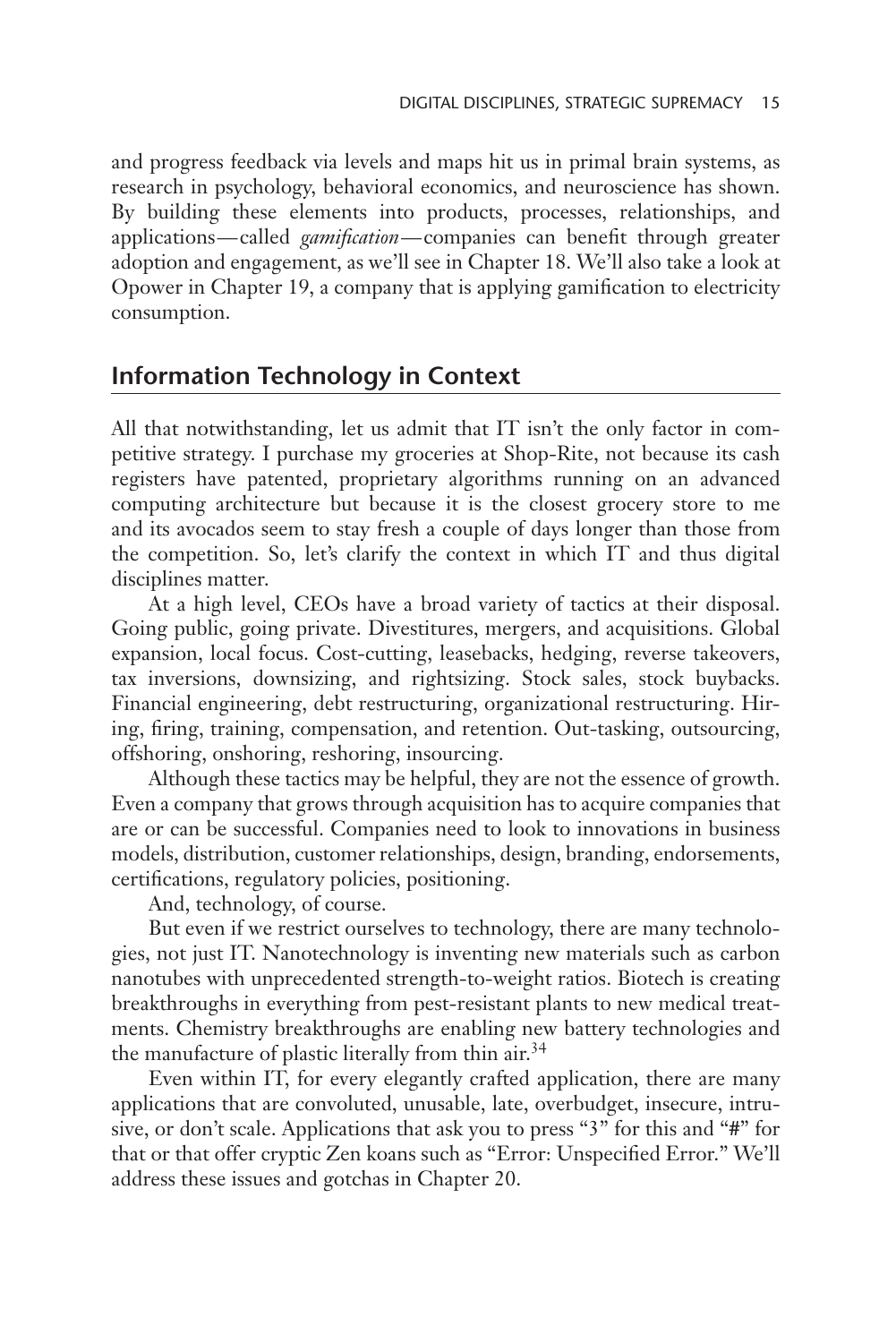Finally, let us admit that technology itself—information or otherwise does not directly correlate with profitability at the industry level.

On the one hand, for example, one of the highest-technology industries is surely airlines. Computationally complex operational processes for global scheduling of crews and flights; modern jet airliners made of carbon composite frames and titanium alloy turbine blades; state-of-the-art dynamic pricing systems. These are complex amalgams of physics, aerodynamics, control systems, entertainment systems, navigational systems, information technology, and who knows what else. Yet, as strategy guru Michael Porter points out,<sup>35</sup> airlines are among the *least* profitable of all industries. Porter's Five Forces model—rivalry among competitors, threat of new entrants, threat of substitutes, bargaining power of customers, and bargaining power of suppliers—explains why.

On the other hand, the soft drink industry, which, after all, is just selling sweetened water—a century-old "technology," if one could call it that—is among the most profitable industries.

However, the point is not that higher information technology investments automatically lead to higher profitability. The point is that within a given industry and its profitability envelope, technology in general, and information technology in particular, *can* enhance performance and profitability relative to competitors. It can also enable new means of creating customer value, create barriers to entry, and reduce the appeal of substitutes.

We live in an era of immense technological change, thanks to the confluence of key technologies such as connected things, cloud computing, and social networks. While traditional elements of competition, such as brand and distribution channels, are still important, information technologies can be ignored only at the risk of ending up like Blockbuster and Borders, overtaken by new, digitally savvy entrants such as Netflix and Amazon.com. Ignore IT and risk irrelevance or death; exploit it and survive or thrive. This is true across verticals: healthcare, manufacturing, consumer packaged goods, aerospace, pharmaceuticals, and so forth.

Regardless of the vertical that your company is in, whether it's old or new, legacy or startup, SMB (small/medium business), Fortune 500, government, university, or garage shop, B2B (business to business), B2C (business to consumer), G2C (government to citizen), P2P (peer to peer), or X2X (anything to anything), understanding and applying one or more of these disciplines is likely to be vital for survival and growth. You don't need to be a hip Web 2.0 company to exploit these insights; many of the examples in this book come from century-old manufacturers who are transforming their processes, products, relationships, and innovation.

While there is no silver bullet, the same patterns— the digital disciplines—keep repeating across winners in these industries, and while they don't offer a simple recipe for success, they do provide a benchmark template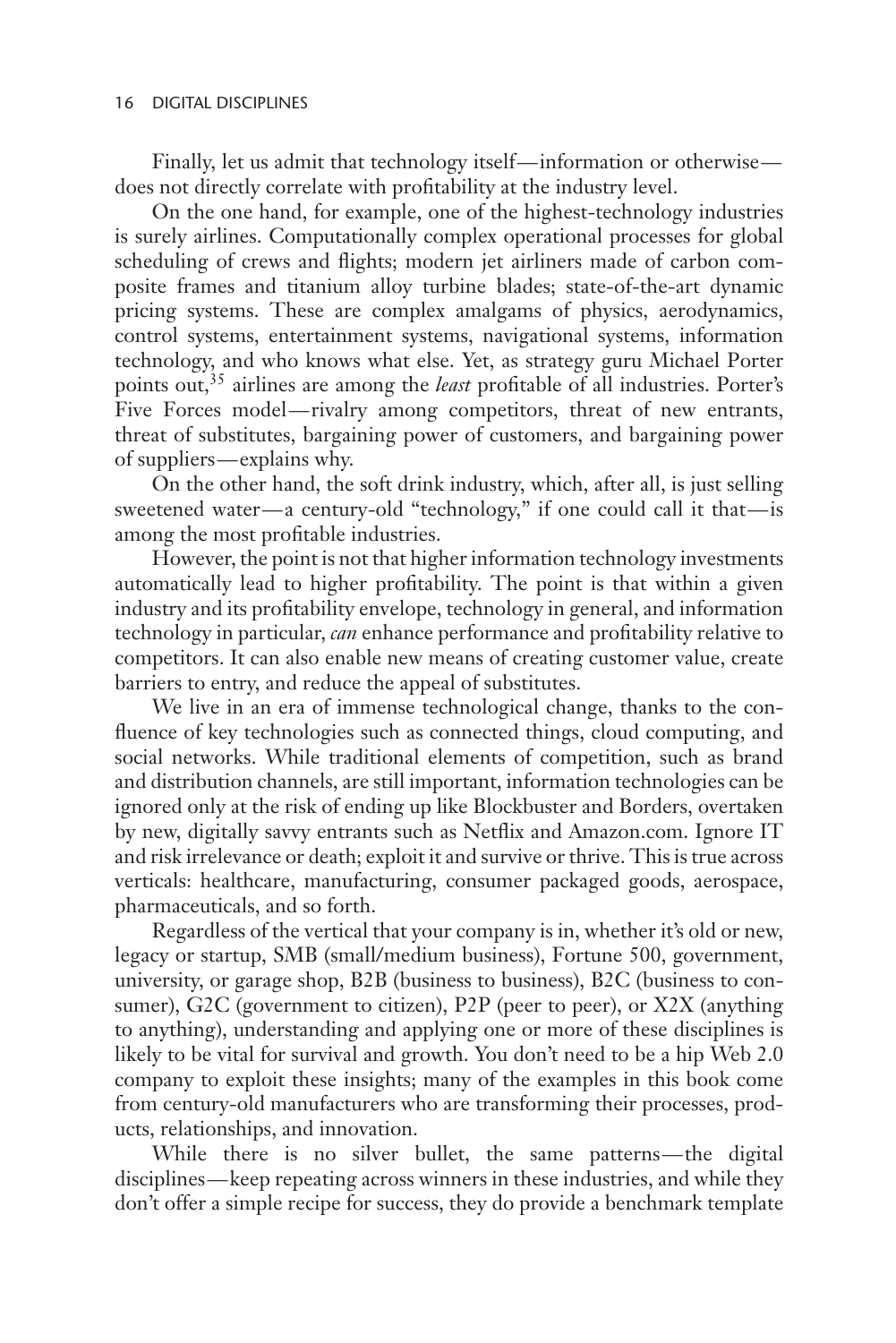to customize and adapt in the context of your own firm's strategy. In short, the digital disciplines are where digital technology meets value disciplines— the foundation of today's and tomorrow's strategies—and could be just what you need to help your company attain market leadership.

### **Notes**

- 1. Michael Treacy and Fred Wiersema, "Customer Intimacy and Other Value Disciplines," *Harvard Business Review*, (January–February 1993): 84–93.
- 2. Michael Treacy and Fred Wiersema, *The Discipline of Market Leaders* (Reading, MA: Addison-Wesley, 1995).
- 3. Sunil Mithas, Ali Tafti, Indranil Bardhan, and Jie Mein Goh, "Information Technology and Firm Profitability: Mechanisms and Empirical Evidence," *MIS Quarterly* 36, no. 1 (2012): 214.
- 4. Lisa Arthur, "Five Years From Now, CMOs Will Spend More on IT Than CIOs Do," *Forbes.com*, February 8, 2012, www.forbes.com/sites/lisaarthur/2012/02/08 /five-years-from-now-cmos-will-spend-more-on-it-than-cios-do/.
- 5. Robert Jensen, "The Digital Provide: Information (Technology), Market Performance, and Welfare in the South Indian Fisheries Sector," *The Quarterly Journal of Economics* 122, no. 3 (2007): 879–924.
- 6. Dan Pink, *Drive: The Surprising Truth About What Motivates Us* (New York: Riverhead Books, 2011).
- 7. David Zax, "Brown Down: UPS Drivers vs. the UPS Algorithm," *FastCompany .com*, January 3, 2013, www.fastcompany.com/3004319/brown-down-ups-drivers -vs-ups-algorithm.
- 8. Steven Rosenbush and Laura Stevens, "At UPS, the Algorithm Is the Driver," *Wall Street Journal*, February 16, 2015, www.wsj.com/articles/at-ups-the-algorithm-isthe-driver-1424136536.
- 9. Kim S. Nash, "State of the CIO 2014: The Great Schism," *CIO.com*, January 1, 2014, www.cio.com/article/744601/State\_of\_the\_CIO\_2014\_The\_Great \_Schism.
- 10. "App Store Sales Top \$10 Billion in 2013," Apple, Inc., January 7, 2014, https://www.apple.com/pr/library/2014/01/07App-Store-Sales-Top-10-Billion-in -2013.html.
- 11. AppleInsider Staff, "Apple's App Store Generated over \$10 Billion in Revenue for Developers in Record 2014," *AppleInsider.com*, January 8, 2015, appleinsider .com/articles/15/01/08/apples-app-store-generated-over-10-billion-in-revenuefor-developers-in-record-2014.
- 12. As used in this book, to "digitize" is to convert an analog object to data, such as digits, as in scanning a photograph to create a JPEG. To "digitalize" is to convert an analog, biological, electrical, or mechanical function or mechanism within a product, service, or process to one that is digital (not "to administer digitalis").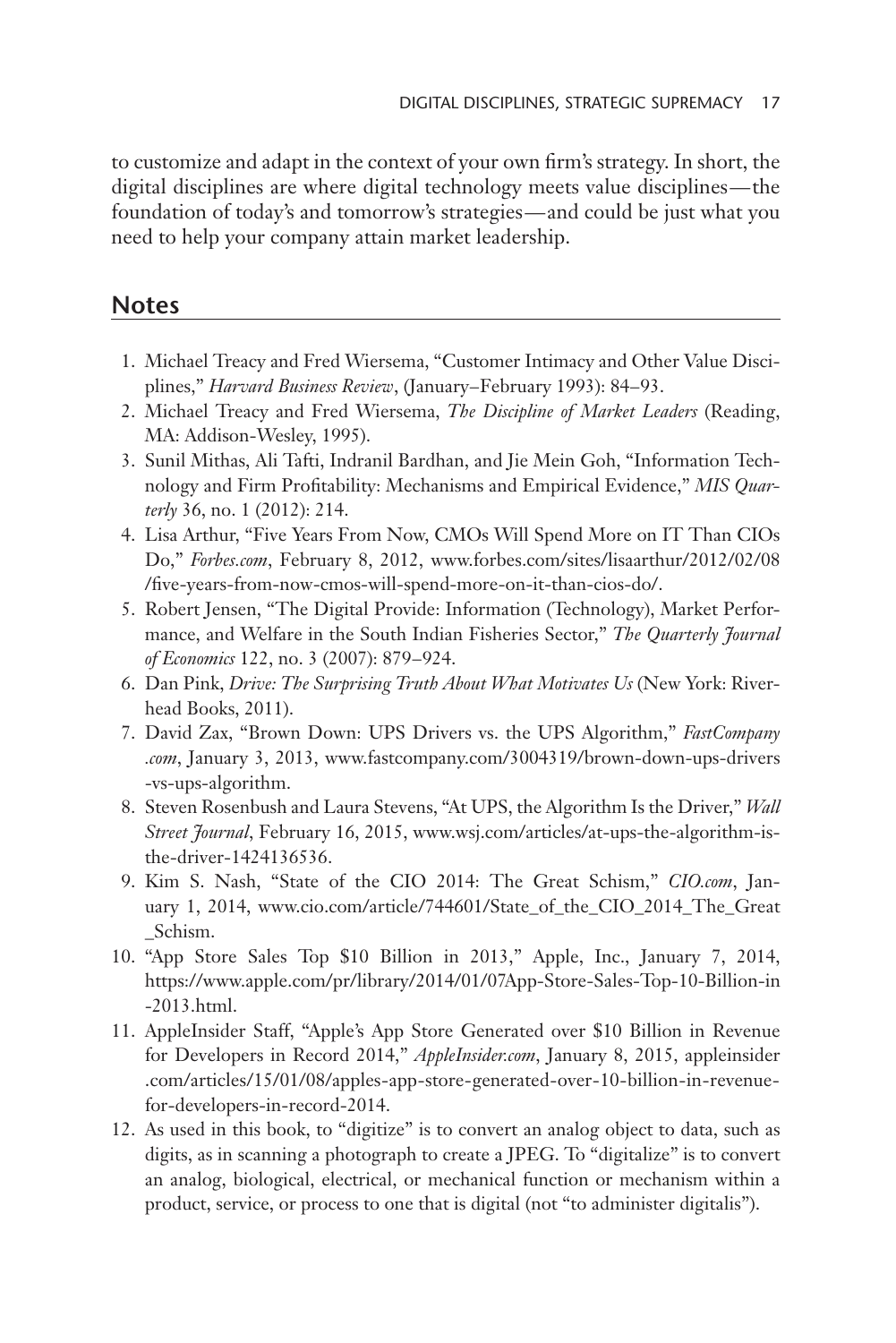#### 18 DIGITAL DISCIPLINES

- 13. Some complained that the algorithms acquired by the prize were not put into practice. Netflix transitioned to streaming services as the contest was run. However, insights gained have assisted in the new generation of recommendation algorithms.
- 14. Peter Lucas, Joe Ballay, and Mickey McManus, *Trillions: Thriving in the Emerging Information Ecology* (Hoboken, NJ: John Wiley & Sons, 2012).
- 15. Peter Murray, "No More Skipping Your Medicine—FDA Approves First Digital Pill," *Forbes.com*, August 9, 2012, www.forbes.com/sites/singularity/2012/08/09 /no-more-skipping-your-medicine-fda-approves-first-digital-pill/.
- 16. Reid J. Robison, "How Big Is the Human Genome? In Megabytes, Not Base Pairs," *Medium.com*, January 5, 2014, https://medium.com/precision-medicine /how-big-is-the-human-genome-e90caa3409b0.
- 17. "Cisco Visual Networking Index: Forecast and Methodology, 2013-2018," Cisco, June 10, 2014, www.cisco.com/c/en/us/solutions/collateral/service-provider/ip -ngn-ip-next-generation-network/white\_paper\_c11-481360.html.
- 18. Nash, "State of the CIO 2014."
- 19. Frederic Lardinois, "Amazon's S3 Now Stores 2 Trillion Objects, Up From 1 Trillion Last June, Regularly Peaks At Over 1.1M Requests Per Second," *TechCrunch.com*, April 18, 2013, techcrunch.com/2013/04/18/amazons-s3-nowstores-2-trillion-objects-up-from-1-trillion-last-june-regularly-peaks-at-over-1- 1m-requests-per-second/.
- 20. Rich Miller, "Estimate: Amazon Cloud Backed by 450,000 Servers," *DataCenterKnowledge.com*, March 14, 2013, www.datacenterknowledge.com/archives/2012 /03/14/estimate-amazon-cloud-backed-by-450000-servers/.
- 21. Matthew D. Lieberman, *Social: Why Our Brains Are Wired to Connect* (New York: Broadway Books, 2014).
- 22. Michael Bloch, Brad Brown, and Johnson Sikes, "Elevating Technology on the Boardroom Agenda," *McKinsey.com*, October, 2012, www.mckinsey.com/insights /business\_technology/elevating\_technology\_on\_the\_boardroom\_agenda.
- 23. "'Marketplace' Section Renamed 'Business & Tech,'" *Wall Street Journal*, February 16, 2015, www.wsj.com/articles/marketplace-section-renamed-business-tech-1424138463.
- 24. Emmie Martin, "One-Eighth of Harvard Undergraduates Are Enrolled in the Same Computer Course, and It Says a Lot about the Future," *BusinessInsider.com*, September 11, 2014, www.businessinsider.com/most-popular-course-at-harvard -2014-9.
- 25. Nash, "State of the CIO 2014."
- 26. Nicholas Carr, "IT Doesn't Matter," *Harvard Business Review* (May 2003): 41–49.
- 27. Alex Konrad, "The World's Top 10 Venture Investors For 2014," *Forbes.com*, March 26, 2014, www.forbes.com/sites/alexkonrad/2014/03/26/midas-top-tenlist-for-2014/.